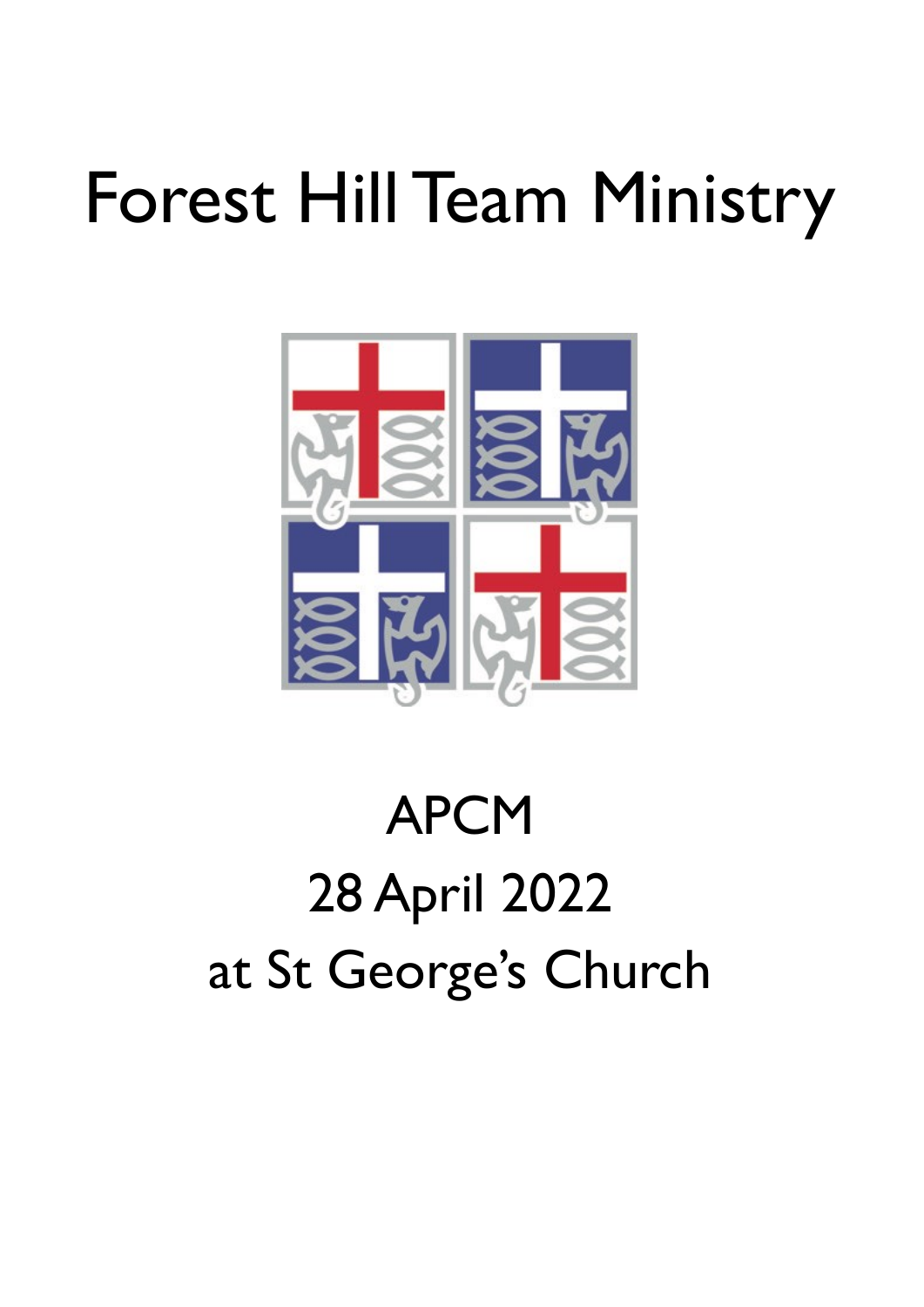## St George's APCM Reports



2021/2022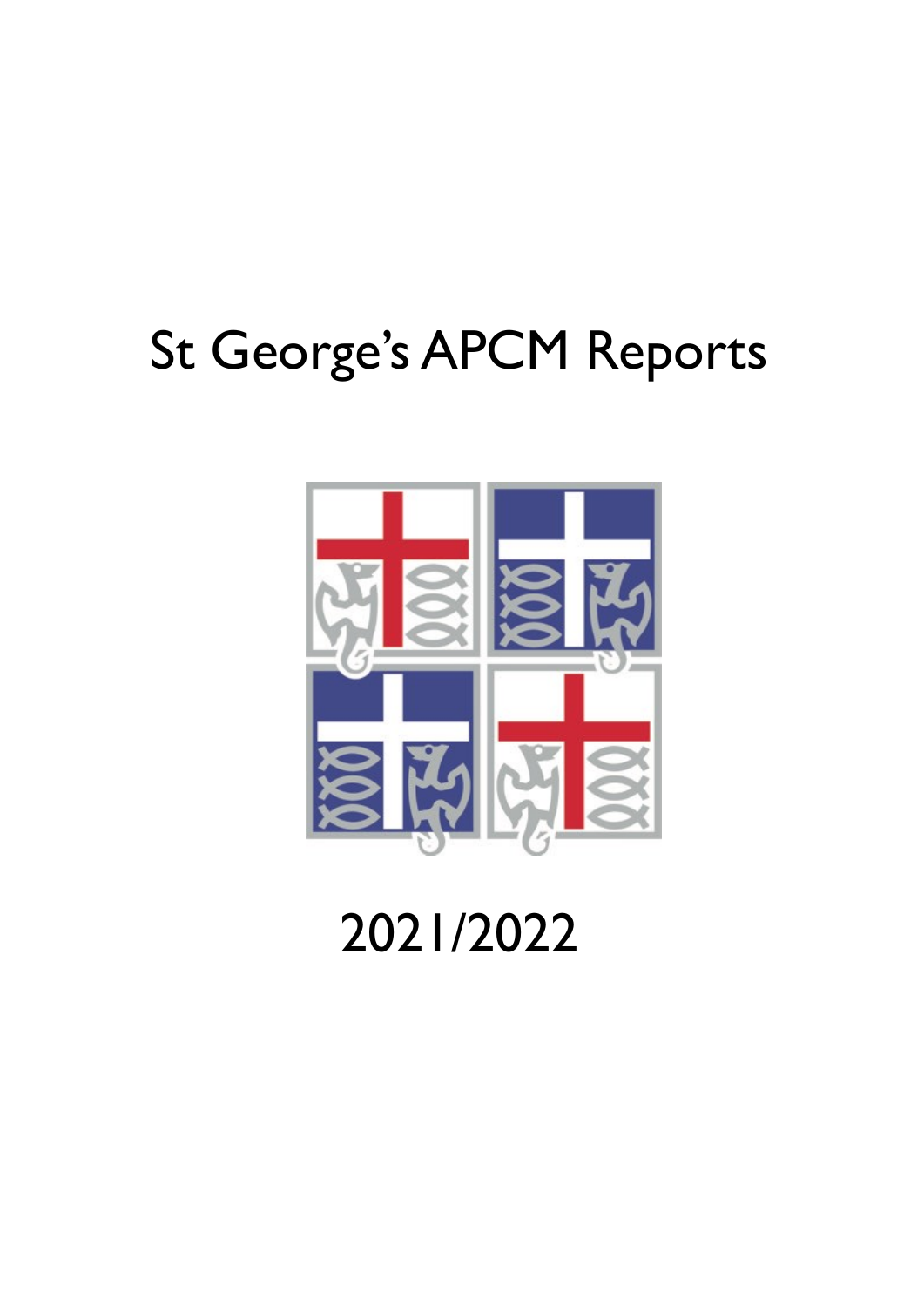## ST GEORGE'S DCC — JANET KILLEEN

As the APCM approaches we look back on two challenging years. We feel immense gratitude to God as we have seen members of the congregation returning with confidence and the life of St George's evident in affection, humour and courage as we join together again. There are also people who have died during these difficult days and we remember them and give thanks for their lives, and their unique contributions to our community.

The DCC has met with Richard to discuss the day-to-day practical and spiritual life of the parish during the past year. There have been major issues of finance to tackle, especially as Montessori are no longer using the Chapel. Simon, as Treasurer, has kept us on track, giving detailed feedback and careful forecasts and we expect to emerge secure, with the hope of new hirers for the Chapel and very healthy bookings coming in for the hall at St George's. We owe Simon a huge debt of gratitude for his work and for his consideration of future, more efficient, systems of banking etc. Luiza, too, works hard to secure bookings for us as well as the countless other tasks she performs! During Lent, there is a focus on Stewardship, with the opportunity for the congregation to review their giving in the light of future vision and planning.

After a great deal of discussion (and the slow return of estimates!) we have at last agreed that GHK will take on the work of improving the sound system. We are grateful for gifts received that will make this big expenditure possible. The state of the external doors at the side of the church is also a cause for concern: improved security and draught-proofing is needed. There have been other items of repair and maintenance and we are grateful to Ian for all he does 'behind the scenes' to keep things in order.

We have spent significant time with the Ministry Team discussing the future of the Chapel. There is so much potential there with possibilities for community use, including the grounds, and facilities for small groups or one-to-one sessions in the smaller rooms downstairs. Above all, the Thursday evening Eucharist is seen as important to the life of the parish as a whole, and keeps us mindful of the very strong contribution that Christ Church members have brought to the life of St George's. There are issues of maintenance, heating and ventilation to consider but our hope is that we can sustain Christ Church with sufficient bookings to make it viable with a sense that its value is far more than monetary.

During March, the DCC took part in the Review of the whole Team Ministry, instigated by the Archdeacon and Bishop Christopher and facilitated by Rev'd Margaret Cave.

There is a lot to do to catch up on things that were a normal part of church life: Team Meetings; hospitality and social events in addition to the welcome return of coffee after church; Big Year 6 due to start this summer; ways of continuing to support St George's School: maintenance of Church and Chapel grounds… Ideas and volunteers are always welcome!

We are so grateful to Richard and the Ministry Team who have held St George's wisely and with faith and inspiration throughout the restrictions of the pandemic. We know that Duncan's skills in bring services to people at home via YouTube have been hugely appreciated. So too have Graham's offering of music each week and the link of the Welcome Sheet sent out by Luiza. These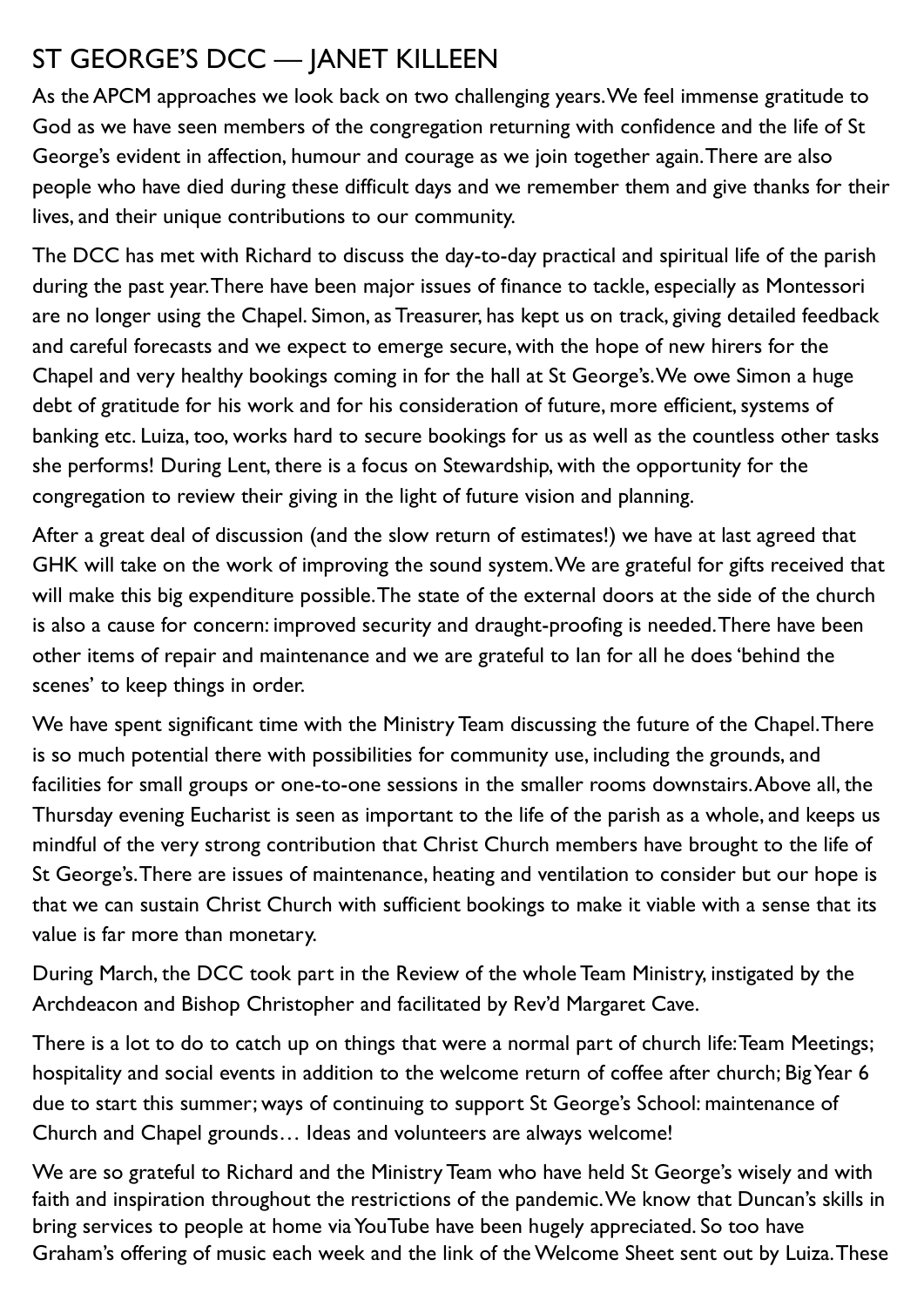things have kept us together. On DCC and in church each week, Judy has contributed as Churchwarden, and has welcomed so many of us back. She is now stepping down: we are very appreciative of all her service. Maxine Seale served as DCC secretary for many months and we were very grateful to her. Nick Ashton has now replaced her and has been thrown in at the deep end with all the major meetings ahead awaiting his minutes. Sara, our other Churchwarden is continuing for another year and will be able to induct the new Churchwarden when elected. Working with the members of the DCC is a great privilege and I want to thank each one for their commitment, their ideas and enthusiasm, and all that they will both instigate and reflect on in the coming year.

## DCC & PCC SECRETARY'S REPORT — NICK ASHTON

The DCC (St George's half of the Joint Parish PCC) have met regularly this year with Richard to discuss the day-to-day practical and spiritual life of the parish. A great deal has been accomplished despite the disruption caused by the Covid-19 pandemic.

A lot of decisions have been made regarding the fabric of the building, including a new sound system, alarm upkeep, improved kitchen and toilet facilities and repair and servicing of doors, including the one to the studio roof. A recent meeting led by Simon, the treasurer revealed that the accounts are in good shape considering the lockdowns due to Covid-19. This led to some discussion about how we might further improve the balance and encourage people to think about their giving to St George's and a resultant letter for the congregation regarding stewardship.

There has been extensive discussion on the future of the chapel resulting in the decision to continue to use it for prayer, worship and lettings. Despite the difficulties experienced during the year the chapel is still breaking even and there is scope to make considerable improvement to income from further letting, indeed we have an abundance of parties wishing to use the chapel which is very promising for future growth. Among some of the ideas discussed were the possibility of using the vacant land in the grounds of the Chapel as a wild garden for education and community use. It was also decided that the Chapel should be surveyed with a view to improvements to heating and general quality of decoration. Our architect has now retired and Richard is in the process of appointing a new one from Thomas Ford.

Discussions and decisions regarding Staff and personnel have included the resignation of Maxine as secretary of the DCC and the review of Luiza's salary. We give them grateful thanks for their hard work and dedication. Also of note is the coming resignation of Judy this year, again, heartfelt thanks is in order for here many years of service. A very important part of this year has been the review of the ministry team, led by Margaret Cave. Extensive work with the DCC of St George's and St Michael's church and their respective congregations will hopefully result in a positive outcome for all of us. The topic of safeguarding has been ongoing, thanks goes to Sara for her sterling work in that area, including safeguarding training, DBS and permissions for you-tube and photography.

Revised Map priorities were agreed, including developing further links with the school and community, including those with special needs and difficulties as well as Encouraging more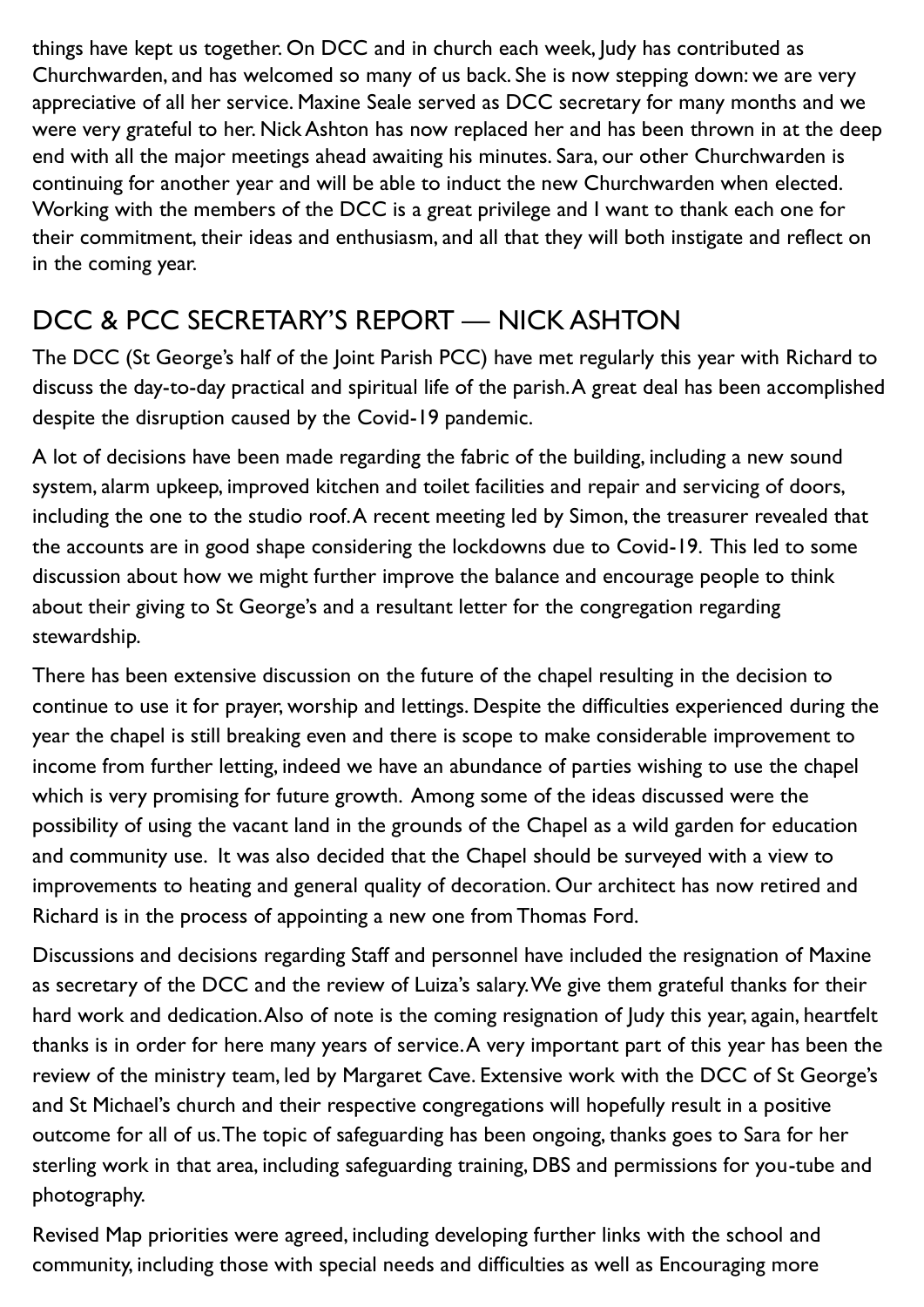participation in ministry and lay preaching.

Finally, it was agreed that we should run the big year six as normal this year, in person, not online, the church has been opened for prayers for Ukraine in their time of crisis and there will be a tea party to mark the Queens Jubilee in June.

## CHURCHWARDENS — SARA SANBROOK-DAVIES & JUDY DAVIS

It has been a joy to be regularly worshipping in church and a blessing to see our numbers gradually increase. Many have returned to services in person which are also available on YouTube. The coffee rota has been reignited and the community have enjoyed sharing time together after the service, something much missed over the past two years.

Throughout the autumn and winter, we have had a number of our regular services and the church has been well used for services, for the community and for Rose House Montessori school. Most recently the Polish community have used the church for collections for Ukraine. This Lent has seen the return of Lent lunches and suppers, the first in several years.

The fabric of the church is in a good state of repair with the biggest project being the sound system which by the time of the APCM should be complete. There have been ongoing repairs to the boiler and plumbing. We have not had notice of our visitation yet but expect it in the near future. During the visitation we check on all aspects of the church from the building maintenance to the silver in the safe.

Much of this past year has continued as usual even distanced and masked; St George's has been open and welcoming and we have seen a number of new faces. There is an increase of lettings at the weekends which brings in much needed income. Plans for spring and summer include a sharing lunch for St Georges patronal festival and the return of the Big year 6 event for local church schools.

With thanks to all who contribute to the smooth running of all we do and a special thank you to Judy who is stepping down this April.

## SAFEGUARDING — SARA SANBROOK-DAVIES PARISH SAFEGUARDING OFFICER (PSO):

Safeguarding underpins everything we do and enables all of us to worship in a safe and inclusive environment.

A Safe Church is a manual containing the Diocesan policies, procedures and guidelines for safeguarding children, safeguarding adults who may be vulnerable, and responding to domestic abuse. Significant amendments were made in 2019, in addition to the changes made in 2018, in line with a number of new and revised policies from the House of Bishops and the National Safeguarding Team and to reflect changes in wider safeguarding procedure and legislation.

Hard copies of key policies are displayed on the notice board in the church foyer. They are also posted online for viewing or downloading on the Parish Website under Safeguarding. This section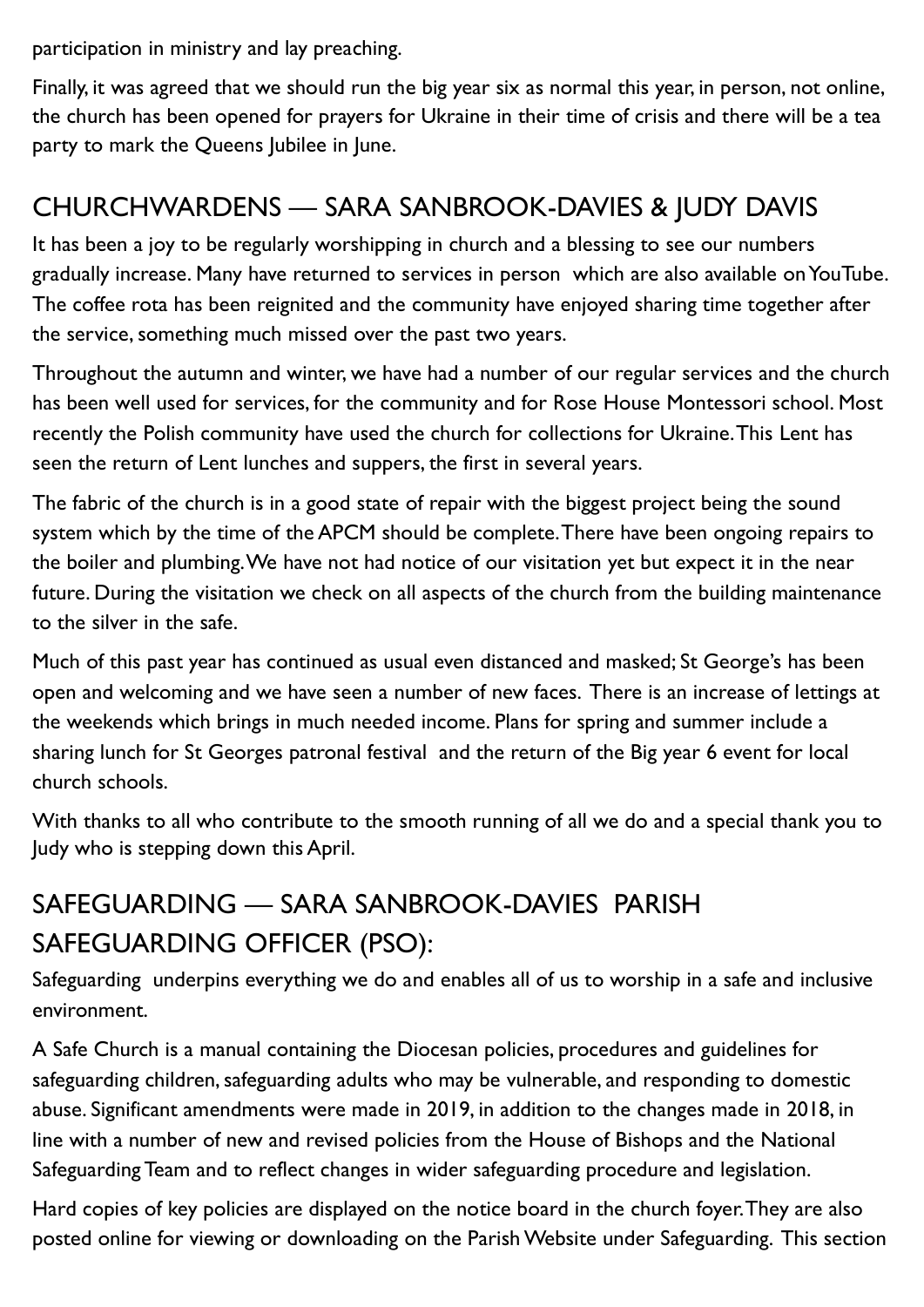also contains a link to 'A Safe Church'. We have access to and are kept up to date by the Diocesan Safeguarding Adviser (DSA) Pamela Chisholm.

All members of the Ministry team and PCC have completed safeguarding training and we are kept up to date by the diocesan newsletter. Safeguarding is a standing item on all DCC and PCC agendas. Policies and procedures will be reviewed annually to ensure we are compliant with the regulations.

## BROWNIES — DOT SPINKS, BROWNIE LEADER

3<sup>rd</sup> Forest Hill Brownies have enjoyed a good year. We have been back to meeting in person since the summer term of 2021. Our numbers decreased during lockdown as some children did not enjoy the online platform but during this time we had 3 new members who continue with the unit now.

We now have 20 Brownies (greater than before lockdown) who regularly attend our meetings and a young leader who is of great assistance to us. There are 3 girls on the waiting list who will hopefully start when they turn 7 later this year.

Meeting initially was a challenge with extra measures in place to keep our members Covid safe. Games and activities were chosen and /or adapted where necessary.

A couple of our Brownies joined 8th Forest Hill Brownies on Brownie Holiday in February and there was a special screening of Encanto in Beckenham exclusively for Girlguiding earlier this year.

The girls continue to have a space where they can develop through the Girlguiding Programme with a mix of activities they complete during our meetings and they are encouraged to work through badges in their own time at home.

We look forward to another year.

## MUSIC — GRAHAM LONG

Things have obviously been challenging once again over the last year, but it was good to get singing going again.

Initially, it was just members of the choir doing the singing whilst the congregation had to listen. We decided to reduce the number of verses used for the hymns but eventually the congregation were allowed to sing again, although having to wear masks. As restrictions have lifted in recent weeks, it is now possible to sing without masks (although some still prefer to wear masks) and this has made the singing a much more pleasant experience.

The small, yet dedicated, choir has continued to work hard in making a valuable contribution to supporting the singing in our worship, especially during the testing times we experienced.

It was good that our Christmas services could also include a Carol Service and we were pleased to welcome back some members of *Childe Rolande* to perform two items with an interesting solution to the Covid situation by performing from the studio through the open doors into the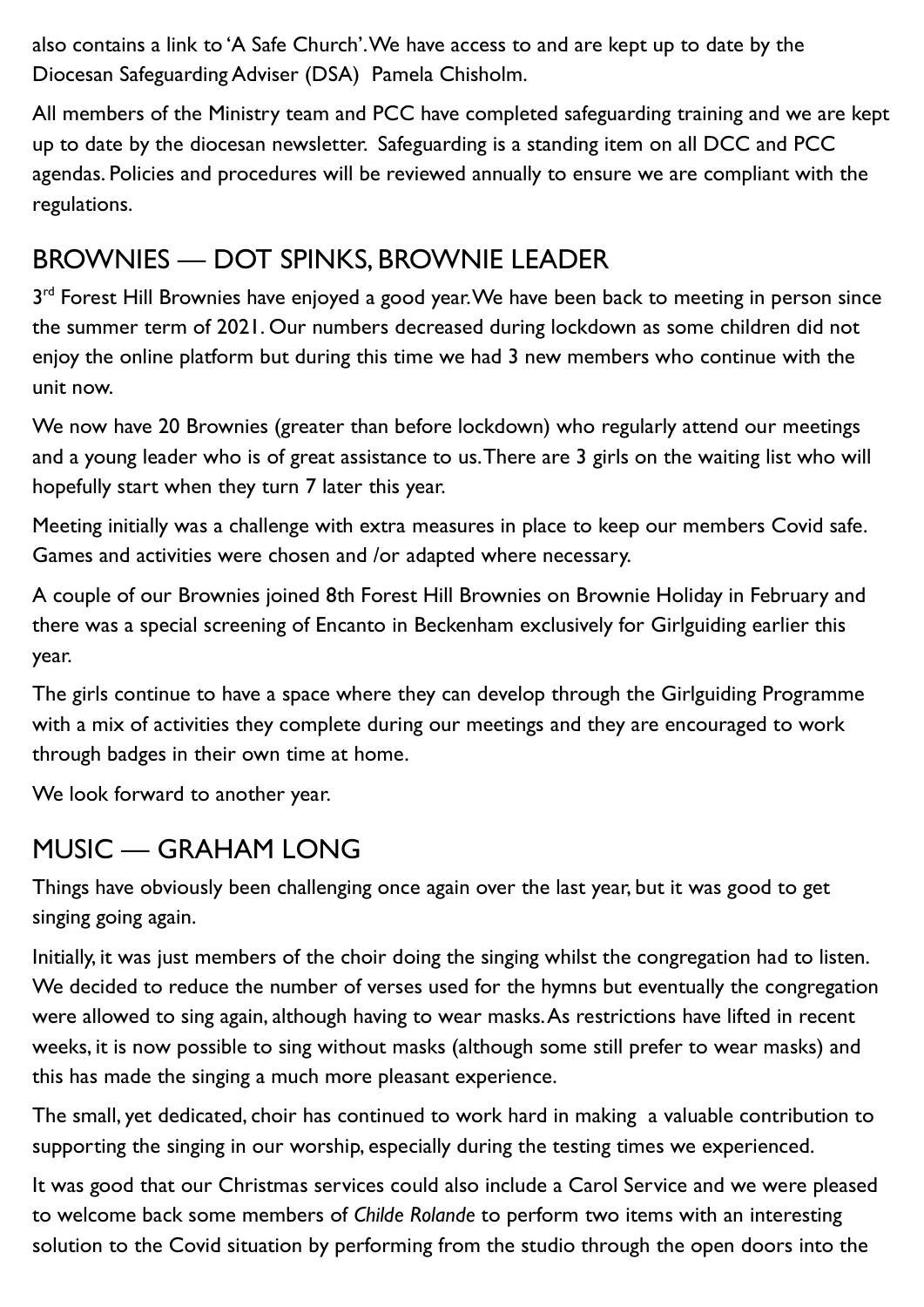hall.

We hope to re-introduce some of the Sung Evening Eucharists on some Thursdays at the Chapel – at the time of writing, we have The Annunciation, Ascension Day and Corpus Christi planned and maybe another three later in the year.

Music within worship is very important for many reasons and for many of us this is an essential way of expressing our faith - a vocation and an opportunity to use our talents to work for the greater glory of God.

One of the saddest items of news was the passing of Margaret Exley – she had been a stalwart and long serving member of the choir and will be greatly missed by us all.

Finally, I would like to thank all singers, performers and visiting organists for their efforts; the congregation for making a very positive contribution and to the whole Ministry team for their support, encouragement and sense of humour.

## ST GEORGE'S SCHOOL — JOANNA GOODRICH, CHAIR OF **GOVERNORS**

This report usually starts with words and phrases like, 'a momentous year', 'huge changes in leadership', 'new buildings' etc, etc. 2021/2022 has been no exception. Perhaps it is the nature of a dynamic educational establishment!

This time last year our new Headteacher, Darren Janes, started his full-time career at the school. He has had more than his fair share of momentous issues, most obviously Covid. Waves of the disease have meant the school moving from remote learning to back in school with restrictions to the movement of the children and now to a much freer situation. However, we are still having to deal with issues of staff absence due to Covid and higher than usual pupil absence. As of the time of writing this, the senior leadership are breathing more easily with no new cases this week, but that situation is unlikely to last. The development of the remote learning offer to families has been praised and appreciated both by parents and authorities.

Darren has been very ably supported by Karri MacAlpine who has been promoted to Deputy Head, and by a wider leadership team that is giving a number of younger teachers the chance to develop their skills. This team has led an exciting overhaul of the curriculum and it is good to see so much enthusiasm within this group and all staff.

We all expected Ofsted would visit before too long, but were not quite expecting it in January. The call from the inspector came when Darren was off with Covid. Luckily he was due back the following day, and with the support of the Southwark Diocesan Board of Education Multi Academy Trust we were encouraged that our rating as a 'Good' school continues. The strong and sound foundations that Darren and his team are building made the inspection process very smooth. Congratulations are due to all the team.

The governing body is fundamental to supporting and challenging the school to achieve higher and higher standards. There have been a number of changes here. Jill Bray, who has guided the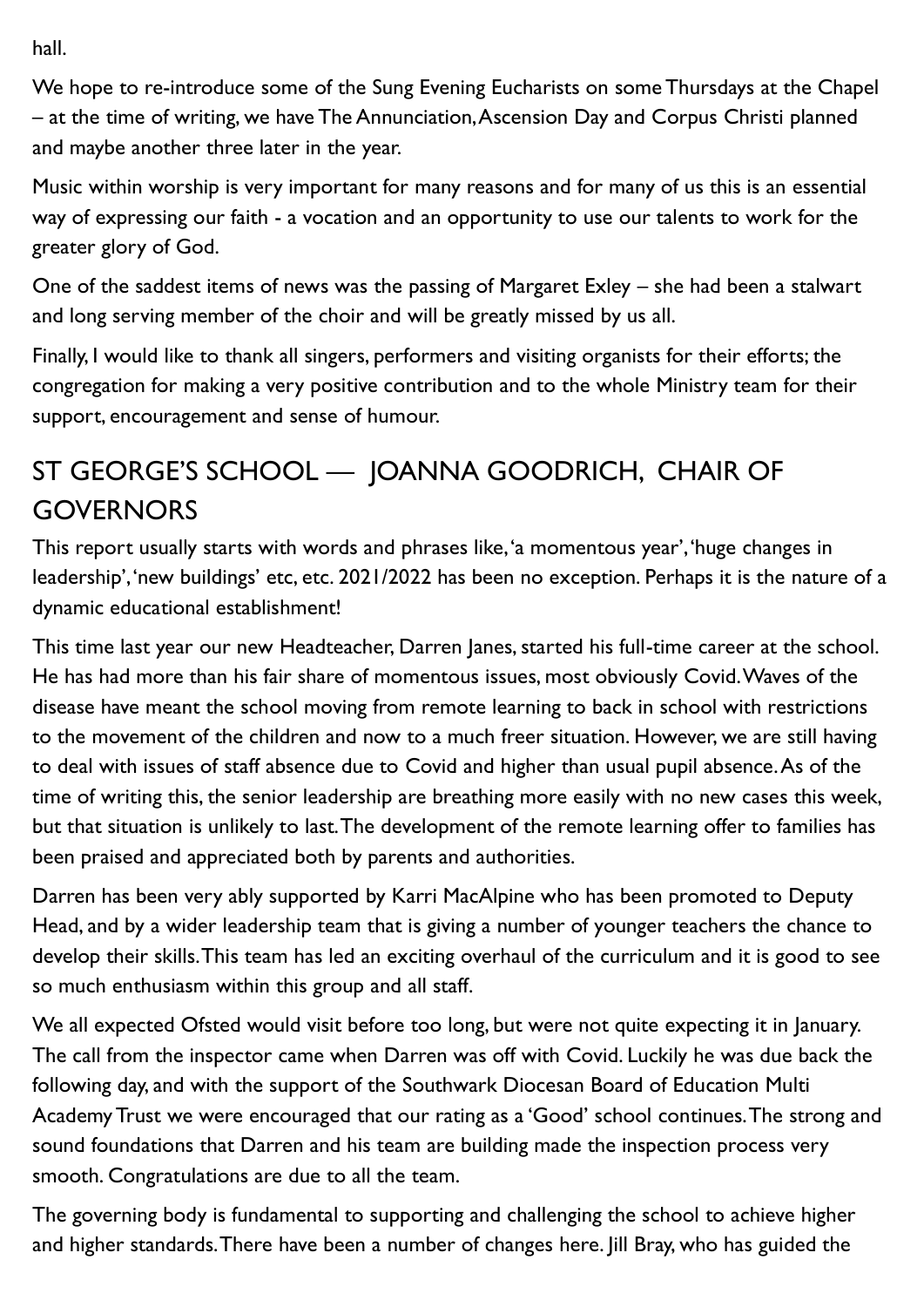school for thirteen years as Chair of Governors and has helped it go from strength to strength, has now stepped down (though is remaining as vice-chair). We are very grateful to Jill for her hard work and wise leadership. Joanna Goodrich, who has been vice-chair for the last eight years, has now taken over as Chair.

After fourteen years Viv Okon felt it was time to step down. We thank him for his invaluable support, particularly in the area of inclusion and special educational needs. Two new governors have been appointed from within the church community – Yvonne Wheeler and Becki Wilkins. Already we are feeling the benefit of their expertise and enthusiasm. Richard continues to be a significant link between church and school, conducting well-received weekly assemblies. We thank our other church governors for their commitment: Patrick Clarke and Peter Akinbowale.

We are very proud of what the school is achieving to develop the lives of the children in our community.

## WALSINGHAM — PAT RUSSELL

Richard led 28 of us from St George's and St Michael's on our annual pilgrimage to Walsingham in November 2021. We were pleased to welcome several 'first timers' and, despite Covid restrictions, had a great weekend of prayer, peace, friendship and fun. The weather was good and walks took place in several directions on the Saturday afternoon, to the Slipper Chapel, around the village of Walsingham, in the Shrine grounds and by bus to Wells-next-the-Sea.

We have booked 30 places for the weekend of the 4th-6th November 2022 and a deposit of £30 will secure your place, this would be refunded if you had to cancel before August, after that Walsingham will retain deposits. As soon as we know the price of the weekend we will let you know via the WELCOME Sheet.

We would be pleased to welcome you this year. It's a great way to get to know each other.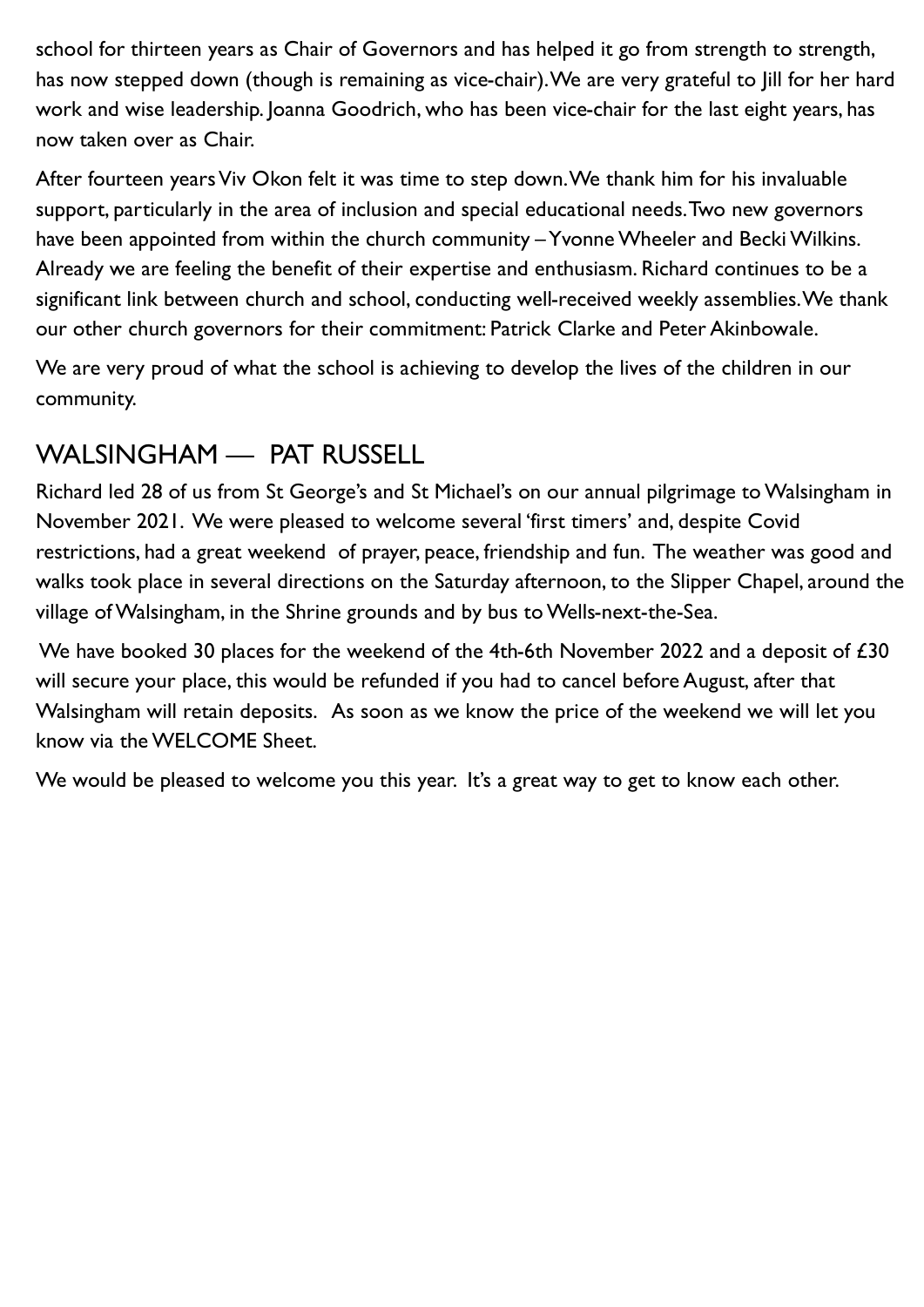## St Michael's APCM Reports



## 2021/2022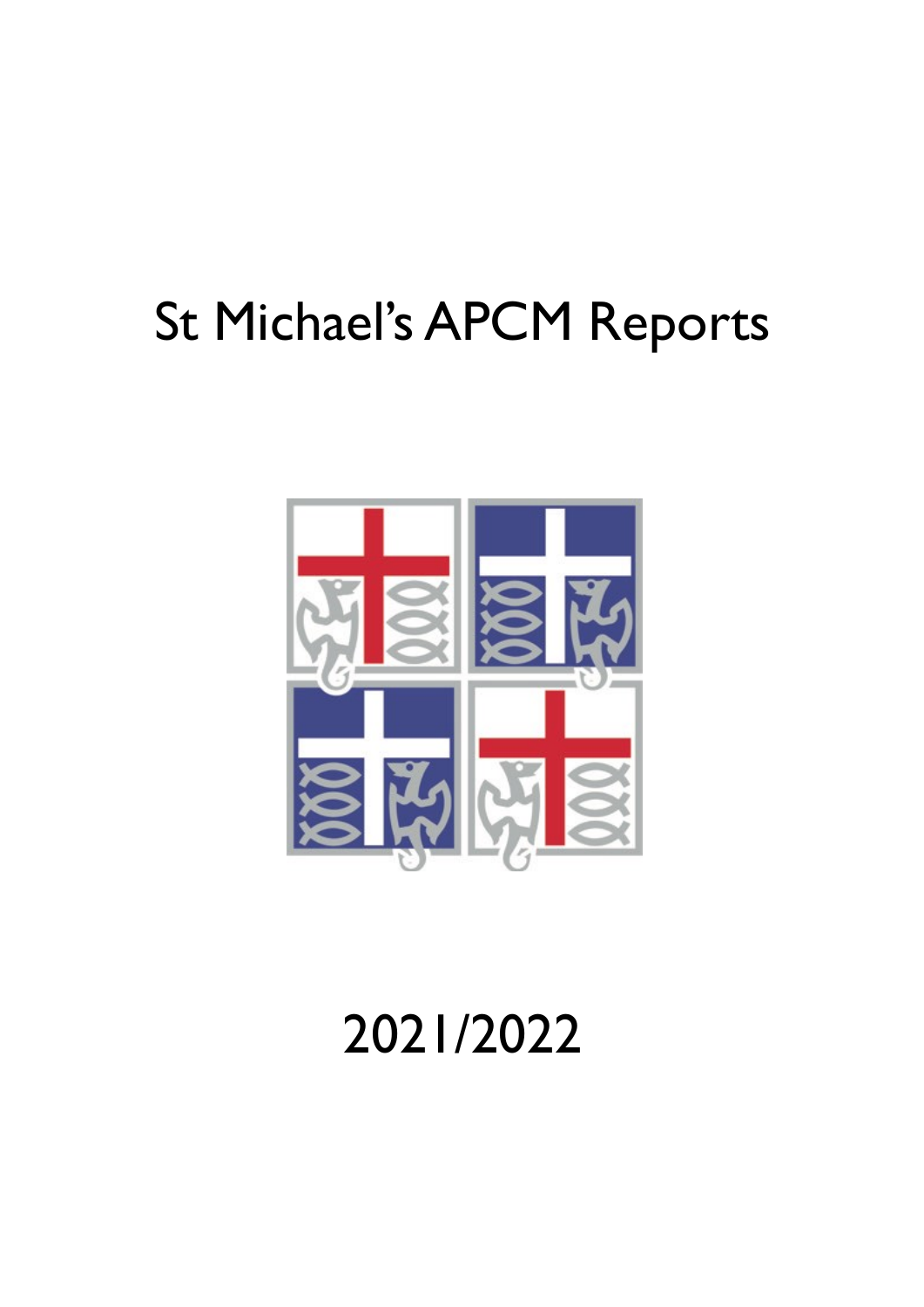## VICAR'S REPORT – REVD. IFEANYI CHUKUKA

On writing this report the contents will be focused on what God has done in the previous year. However, we recognize that we must acknowledge the unprecedented circumstances we have experienced as a church community during this pandemic and the challenges we face and the outcry against racial injustice, wars, (Ukraine) and conflict in our world. Here at St Michael church, we work to shine the light of the gospel to help bring peace and prosperity to Sydenham and the city of London at large, we also pause to acknowledge the incredible losses many have experienced (loss of life, livelihood, homes and so much more) from COVID-19 and the immense challenges ahead of the church and city as we seek to bring about a more just society.

We mourn the loss of so many lives caused by COVID-19 and pray for the many families in our churches and city who are coping with the loss of a loved one. We hold in our thoughts and prayers those that are sick for quick recovery and some of our members taking care of the sick for strength through the difficult time. We pray that our church community will be encouraged and be an encourager as we are strengthened in the words of Isaiah 41:10 "So do not fear, for I am with you; do not be dismayed, for I am your God. I will strengthen you and help you; I will uphold you with my righteous right hand. God has promised us His strength. He will never give you a trial you are unable to handle". As we continue to be a family of churches that embodies the gospel in ways that bring justice, love and peace to our city.

The team Vicar being off sick with long covid recognises the effort others have put in given tirelessly and sacrificially to the continuity of the work at St Michael`s. St Michael Church sincerely appreciate the team of clergy support during this time from Deanery, especially the area dean emeritus Fr Michael and other members of deanery clergy who covered services at St Michael. We are thankful and appreciate Fr Ray for all his pastoral care and continuous support, St Michael thankfully appreciate our lay leader Morwenna for her continuous nurture and pastoral guidance. We give thanks to God for our youth and children's ministry, pastoral care, and conversations on racial reconciliation and being an ambassador for the gospel which are some of the ways we sought to challenge one another as we follow our Lord Jesus.

At the heart of our diocesan mission are many volunteers in a variety of ministries: the men, women, and young people who serve together notwithstanding our differences we are united by the death and resurrection of our Lord and saviour Jesus Christ. We continued to provide multiple opportunities for our congregation to grow in Christlikeness through pastoral care and spiritual development. St Michaels Church is blessed to have our churchwarden Maureen (Mo) who has served the church in the time of uncertainty with a tireless grace and even had to lead the worship at a short notice. St Michael is blessed to have Brenda who has also served the church with her skilled administration and other proficient talents. St Michael is blessed to have Sybil who has served the church with her accounting and management abilities. We are blessed to have Tilie who has coordinated our children and young people working with Kate and Pippa as we wait for the new member that is still awaiting DBS. We are so grateful for Matthew, Annesha and Tilie for the online zoom, PowerPoint presentation and YouTube. St Michael sincerely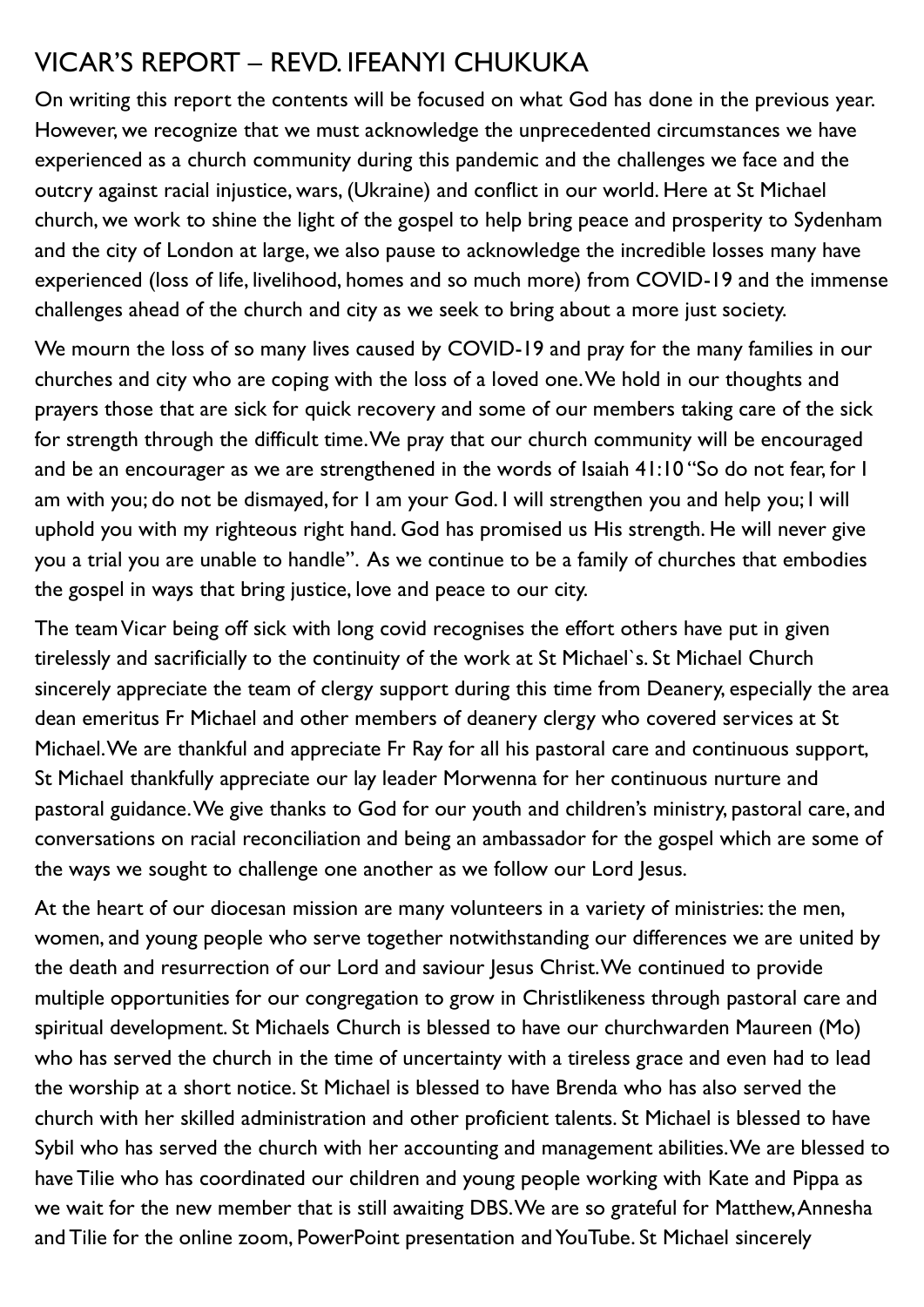appreciate the work of our administrator Luiza. We thankfully appreciate our new organist George and others who have covered for us at many other times, especially Chuka, Karen and Nicky.

We have been so encouraged to see God strengthen and protect us repeatedly and lovingly move us forward. We're so grateful for how he has sustained our children, church members, and our DCC members to stimulate our church around the mission of living out the gospel for the flourishing of Sydenham. This past year is a testament to everyone who calls St Michaels church home. You've given generously of your time, space, talents, and finances to bring the light of the gospel to our church, friends, neighbours, and the Forest hill team parish at large.

St Michael continues to promote the school church mission, walking alongside the school to provide the needed resilience and flexibility throughout lockdown via zoom and the interval of different shifts throughout the unprecedented times. St Michael congratulates the new headteacher of St Michael school Jacqui and a special Commissioning Service took place in March 2022.

It is a privilege to be able to re-join St Michaels church family, to serve alongside you all in this new coming church year. We faced some unique challenges last year and it has been amazing to see God's provision through your service and sacrifice, even though it was a season full of challenges. Throughout the year, there have been many demonstrations of a deep love and commitment to the ministry of God`s calling. We thank you all for your sacrificial and prayerful support.

## CHURCHWARDENS' REPORT – MO LAURENCE & SANDRA JEMPSON

This is the annual Churchwardens' report for the year April 2021 to March 2022 on the fabric of the Church at St. Michael & All Angels. Services have continued regularly on Sundays at St. Michael's – a sincere thank you to everyone who has helped maintain our worship, too many people to note individually but we thank you all.

Our Team Vicar, Ifeanyi Chukuka, returned from long term sick leave in September 2021 to lead our worship on Sundays which continued on Zoom until after Christmas; we now have "streaming".

Restrictions have been lifted but we continue to follow "best practice" as much as possible and monitor what we do. Two Services were special, the one to celebrate our Patronal Festival, St. Michael's Day, when we were joined by everyone from St. George's. Another was the Commissioning of the new Headteacher of St. Michael's School in March 2022 when our usual congregation was joined by Mrs. Jacqui Gillespie, her family, Father Howland, staff and families from St. Michael's School.

One very important aspect of worship at St. Michael's is our Sunday School which has resumed. Obviously we thank our leaders, Tilie and Kate together with Pippa who recently joined the team. We also have another leader soon to join them. Again we must thank the children who attend the Sunday School but we must also thank our young people and children for all their help in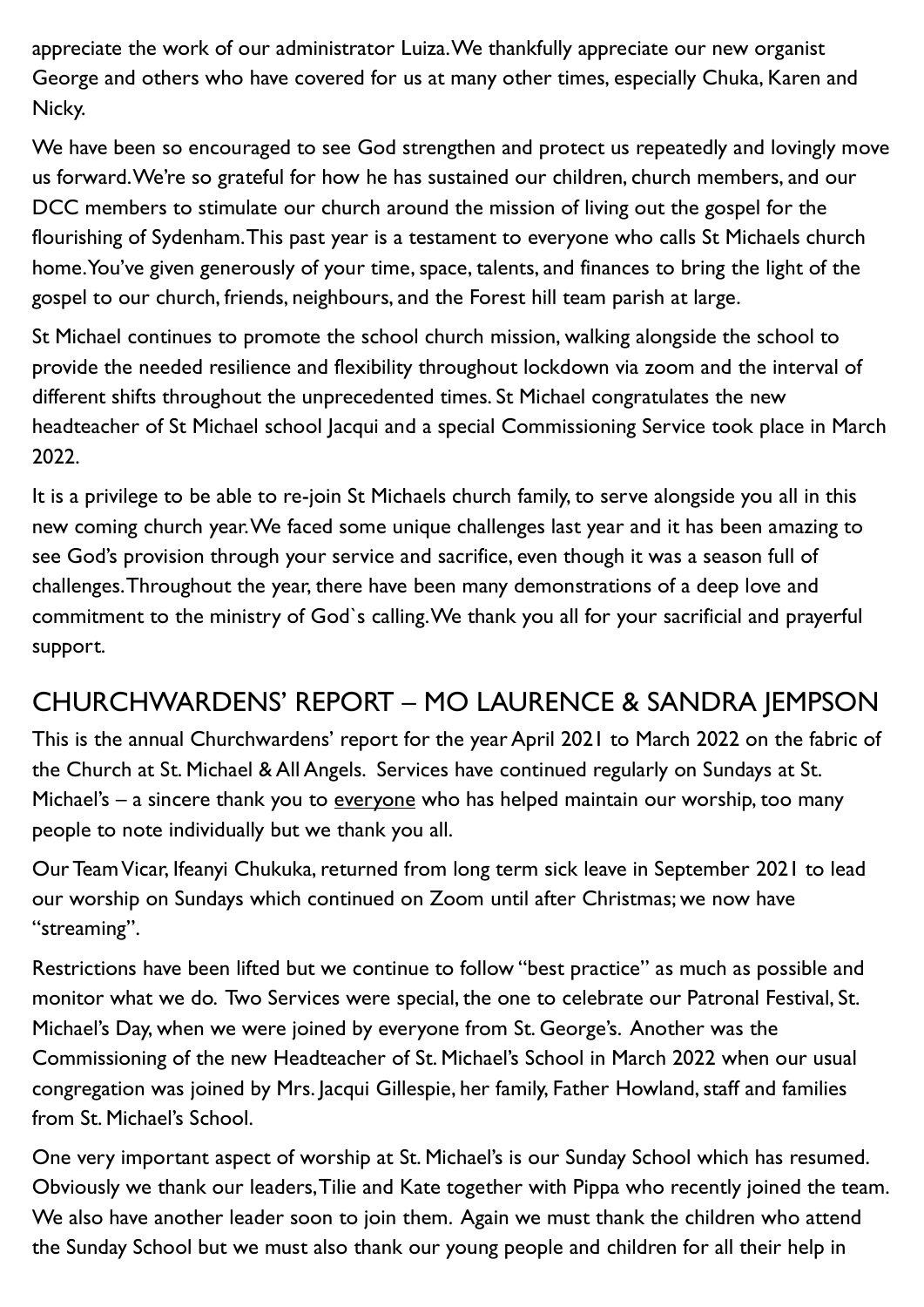Services – readings, prayers, poems, songs, walking with the Cross and saying the "dismissal" at the end of the Service each Sunday. Our children are a blessing and we thank them all (and their parents as well).

St. Michael's School recommenced weekly School assemblies in September 2021 and are able to use our Church, for example for a poetry recital by the children for their parents to celebrate Mothering Sunday recently, which was led by the Headteacher.

As well as the School we are delighted our "users/tenants" have returned. We thank them all not only for returning but for co-operating in maintaining our buildings and still implementing risk assessments and best practice.

The Mums & Toddlers group are now open three mornings each week and their numbers have grown. They have contributed a great deal to the life of St. Michael's not just financially but donating to the Food Bank, collecting items for delivery to Poland and so on.

The Uniformed groups are back - Rainbows, Brownies and Guides. The Simple Solutions (Homework Club) has now started a Breakfast and Holiday Club. All of these have been a real delight to have back – the Leaders are all so helpful to us and all dedicated in reaching out to the children in our local community.

The I AM Church returned to use the Hall on Sundays and the Seven Day Adventists returned in March 2022 to use the Hall on Saturdays. The Pilates Class has now resumed on Tuesday evenings.

The usual routine inspections to maintain our buildings have resumed this year i.e., the boiler was serviced in July 2021, the gutters outside cleared and checks made to ensure the downpipes were clear and all the windows, outside and inside, were cleaned. The only major expenditure was an essential upgrade to the electrical system which was long overdue – three days work in October 2021 and another three days in January 2022 – the Certificate of Electrical Compliance was issued. The only other problem was in October 2021 when there was a leak near the organ from pipes above, this related to air vents which were replaced, and the problem with the heating was fixed by our plumber.

I would like to thank everyone at St. Michael's for everything during the years that I have been very privileged to hold the office of Churchwarden. In particular, the last few years have been challenging for everyone and I thank you all most sincerely for all your love, support, prayers, cooperation and hard work. Last year I did a list of "thank yous". I am not doing so now because I am sure I would accidentally leave someone out.

So many people have contributed so much – at St. Michael's & All Angels we are a family. The only ones I will single out for a mention are our children and young people who give us so much and enrich our services and life with their contributions. I would also thank all the visiting Clergy who have supported us. I would also mention our shared Administrator, Luiza, our cleaner, Felicia, and our Organist, George – thank you all.

I wish my successor every blessing as they take up the role of Churchwarden at St. Michael & All Angels.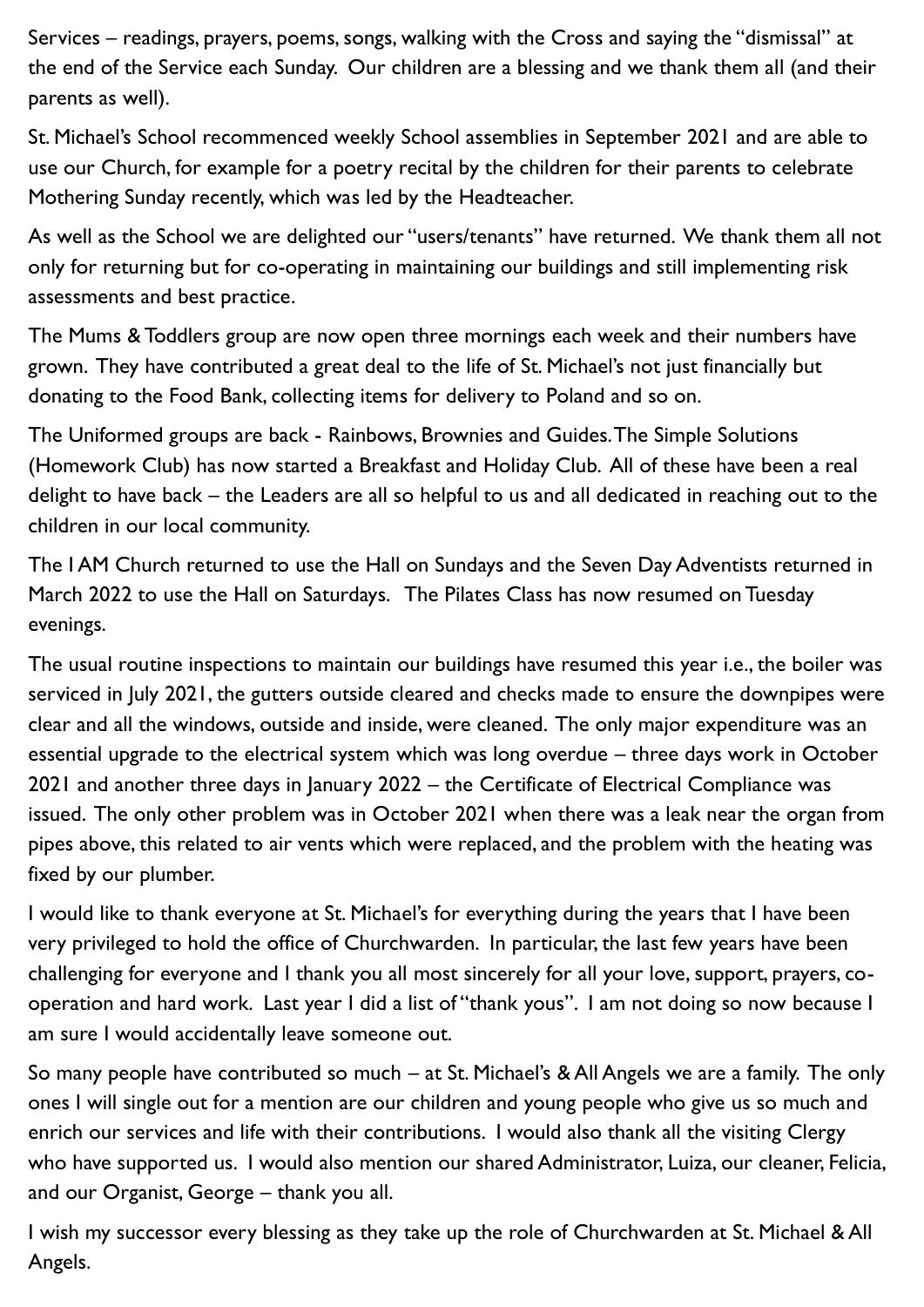## TREASURER'S REPORT – SYBIL CAREY

#### **Introduction and Notes to the Annual Accounts Year Ending 31st December 2021**

#### **Forest Hill Team Ministry**

#### **The District Church Council of St Michael and All Angels Church, Lower Sydenham**

The DCC of St Michael and All Angels Church (DCC) consist of those PCC members of the Forest Hill Team Ministry who normally attend St Michael's Church. The DCC is a subcommittee of the PCC of the Forest Hill Team Ministry. It has delegated powers from the PCC in relation to financial activities associated with St Michael's Church and Hall.

#### **Objectives and activities**

The DCC of St Michael and All Angels Church has the responsibility of co-operating with the incumbent in promoting in the ecclesiastical parish of the Team Ministry the whole mission of the Church, pastoral, evangelistic, social and ecumenical.

#### **Funds**

The DCC has identified funds as follows:

*Unrestricted Funds*

DCC General Purposes Fund: managed by the DCC.

*Restricted Funds*

DCC Buildings Fund: managed by the DCC and only used to pay for improvements or repairs to the church and hall buildings and fixtures.

The accounts include monetary transactions, assets and liabilities for which the DCC can be held responsible. They do not include the accounts of Church groups that owe affiliation to another body, nor those that are informal gatherings of church members.

The church's top four sources of annual income are:

Rental from St Michael's Primary School (£21,926) see Note 1

Congregational giving (£13,381)

Simple Solutions homework Club (£1,800)

```
I AM Church (£1,800
```
Rental from the church and hall from all tenants (including School) is £27,655. this year, compared to £30,878 in 2020. The reduction is largely due to the impact of Covid 19 and related restriction on hiring of halls and, the ceasing of the Montessori hire (pending an agreeable conclusion), and the Seven Day Adventists still not returning from the first lockdown. Income reduced from £43,696 to £41,772.

The church's top four sources of annual expenditure are:

Parish Support Fund (Diocesan Quota) (£25,600)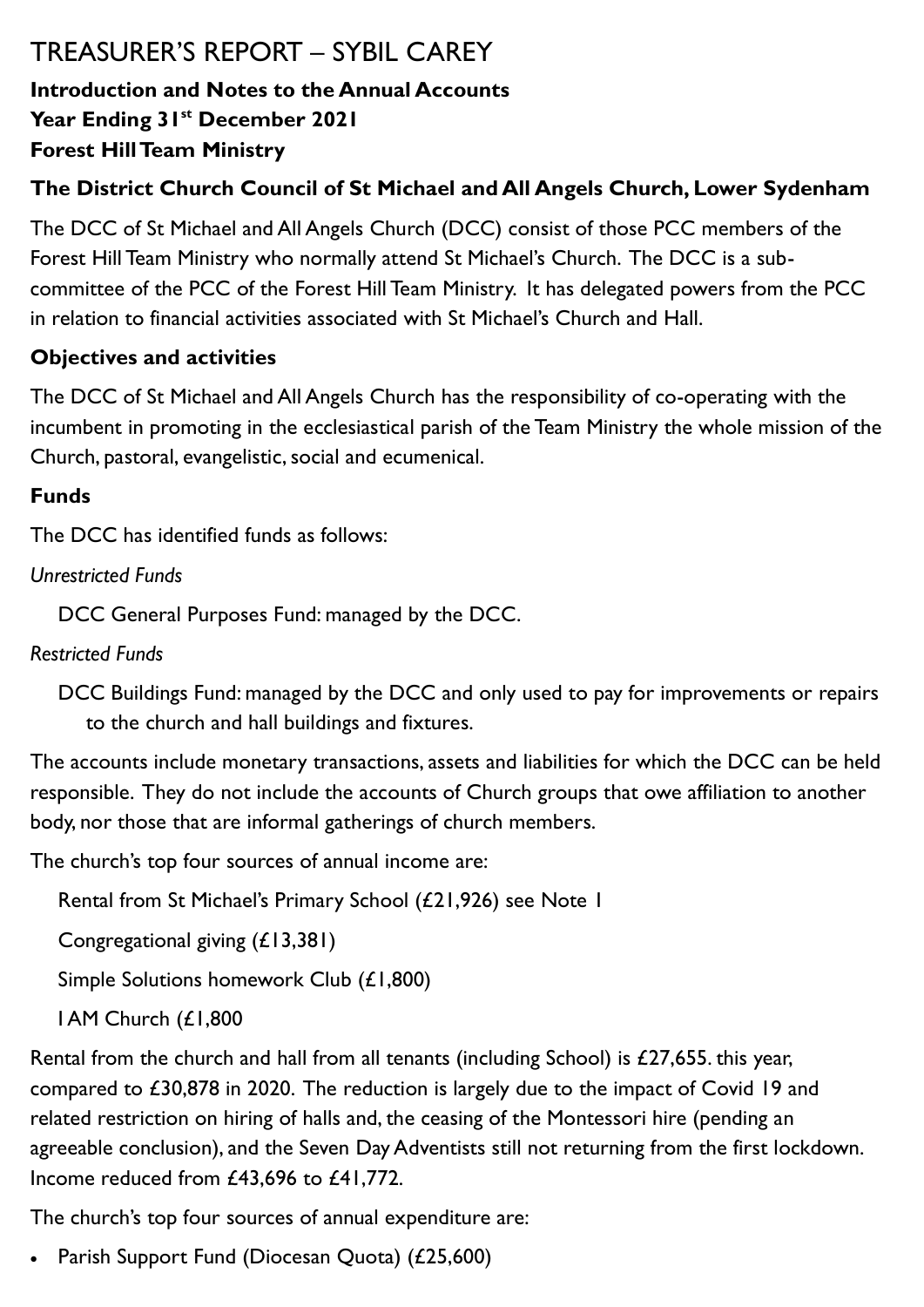- Utilities  $(E5,512)$ .
- Salaries (£9,385)
- Repairs and maintenance (£6148)

In 2021 expenditure exceeded income by £12,781 and bank accounts are still a healthy £59,740 at end 2021,

The financial outlook for 2022 is in large part dependant on how quickly the Covid 19 restrictions ease, allowing the Church and Hall to resume more normal operations.

Thanks to Simon Taylor, Treasurer of St George's Church, who as per usual checks and sends off my applications for Gift Aid and checks the account for completeness. Also, to Peter Stubbs, Treasurer of St Bartholomew's Church for checking the final account. And last but not least, to our wonderful small congregation who donated constantly, despite the challenges we faced during lockdowns etc.

#### **Notes on the Accounts**

Note 1:

The License Fee from St Michael's Primary School.The school uses church owned land (most of the playground including the dining hall and the garden to the rear of the church) and pays "rent". The current quarterly rate is £5,481.25.

Note 2:

Donations to Charities are as follows:

| The Children's Society          | £100 |  |
|---------------------------------|------|--|
| Voluntary Services Lewisham £75 |      |  |
| Christian Aid                   | £25  |  |

## REPORT OF THE INDEPENDENT EXAMINER TO THE DELEGATED CHURCH COUNCIL OF ST MICHAEL & ALL ANGELS LOWER SYDENHAM

FINANCIAL STATEMENTS FOR THE YEAR ENDED 31ST DECEMBER 2021

I report on the accounts for the year ended 31st December 2021 which are set out on pages 1 to 19.

Respective Responsibilities of the Trustees and the Independent Examiner

The charity's trustees consider that an audit is not required for this year under section 144 (2) of the Charities Act 2011 (the 2011 Act) and that an independent examination is required.

It is my responsibility to:

examine the accounts under section 145 of the 201 1 Act;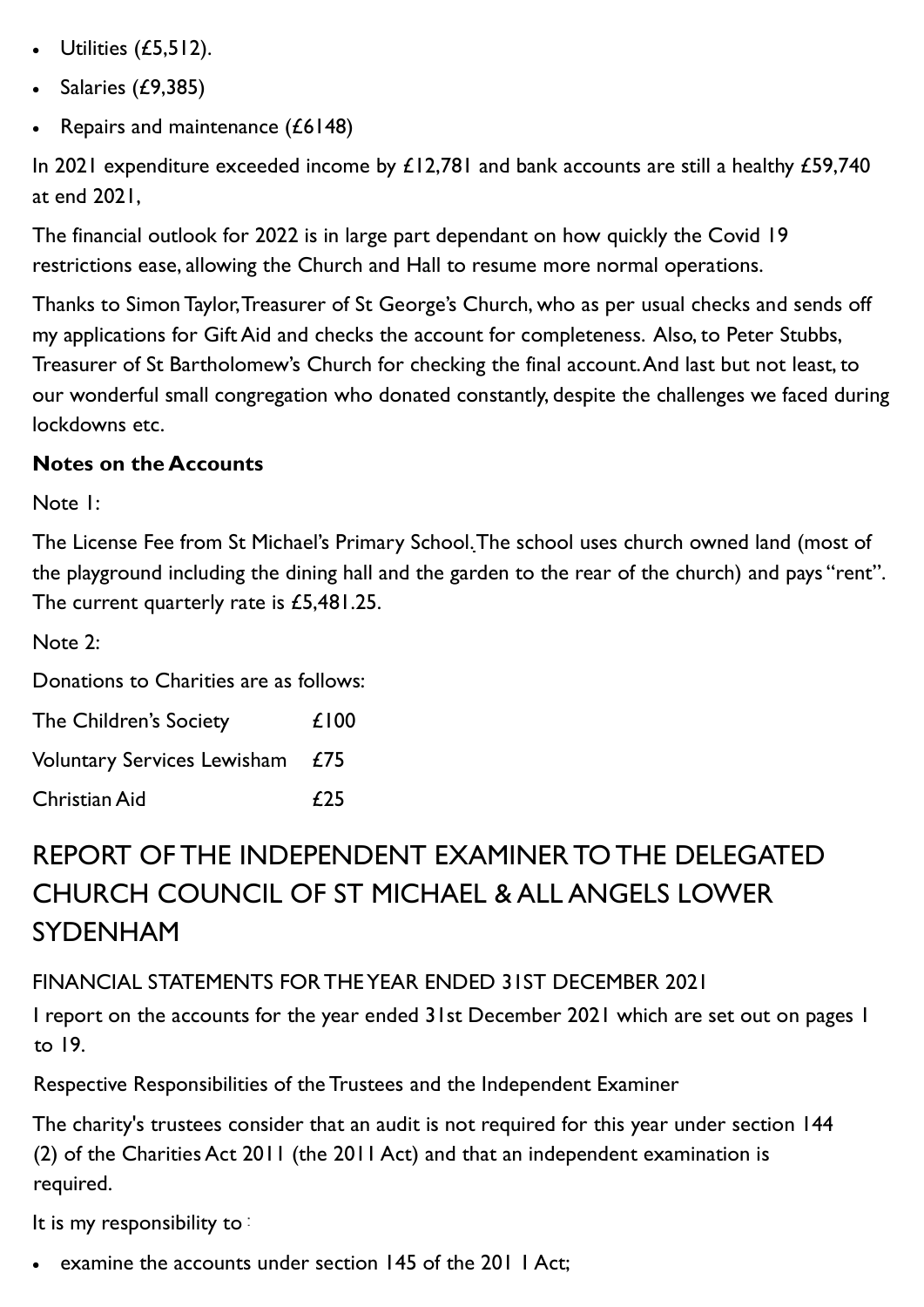- follow the procedures laid down in the General Directions given by the Charity Commissioners section 145(5)(b) of the 201 1 Act; and
- state whether particular matters have come to my attention.

#### BASIS OF INDEPENDENT EXAMINER'S STATEMENT

My examination was carried out in accordance with the General Directions given by the Charity Commission. An examination includes a review of the accounting records kept by the charity and a comparison of the accounts presented with those records. It also includes consideration of any unusual items or disclosures in the accounts, and seeking explanations from the management committee concerning any such matters. The procedures undertaken do not provide all the evidence that would be required in a full audit, and consequently I do not express an audit opinion on the accounts.

Independent Examiner's Statement

In connection with my examination, no matters have come to my attention:

- 1. which give me reasonable cause to believe that in any material respect the requirements
- to keep accounting records in accordance with s. 130 of the 2011 Act; or
- to prepare accounts which accord with these accounting records have not been met; or
- 2. to which, in my opinion, attention should be drawn in order to enable a proper understanding of the accounts to be reached.
- Peter Stubbs Treasurer, St. Bartholomew's Church, Sydenham.

## RAINBOWS, BROWNIES & GUIDES – COLLEEN CREASEY (DISTRICT COMMISSIONER)

#### 2 ND SYDENHAM RAINBOWS- COLLEEN: RAINBOW LEADER

2020 saw Rainbows close due to the pandemic alongside Brownies & Guides, we had 20 girls on the unit register but in September 2021 our numbers declined to only 6, since September 2021 to April 2022 our numbers have now increased and we now have 15 regular attendees, with a few girls coming through to our waiting list for their 5<sup>th</sup> Birthdays.

This term we have been working on a Skill Builder badge where the girls had to make a healthy food wheel using paper plates, pretending to be robots and listening to instructions. They have recently made Mother's day gifts and just before the end of term we had an Easter egg hunt and decorated Easter wreaths. The summer term will see us focusing on the Queens Platinum Jubilee and hopefully by the end of the year we can have a Rainbow sleepover. Please feel free to drop in and have a chat with the girls, we meet on Mondays from 5:30-6:30pm term time.

#### 8TH SYDENHAM BROWNIES - COLLEEN: BROWNIE LEADER

As with Rainbows the pandemic saw our numbers decline and a lot of girls left as Zoom meetings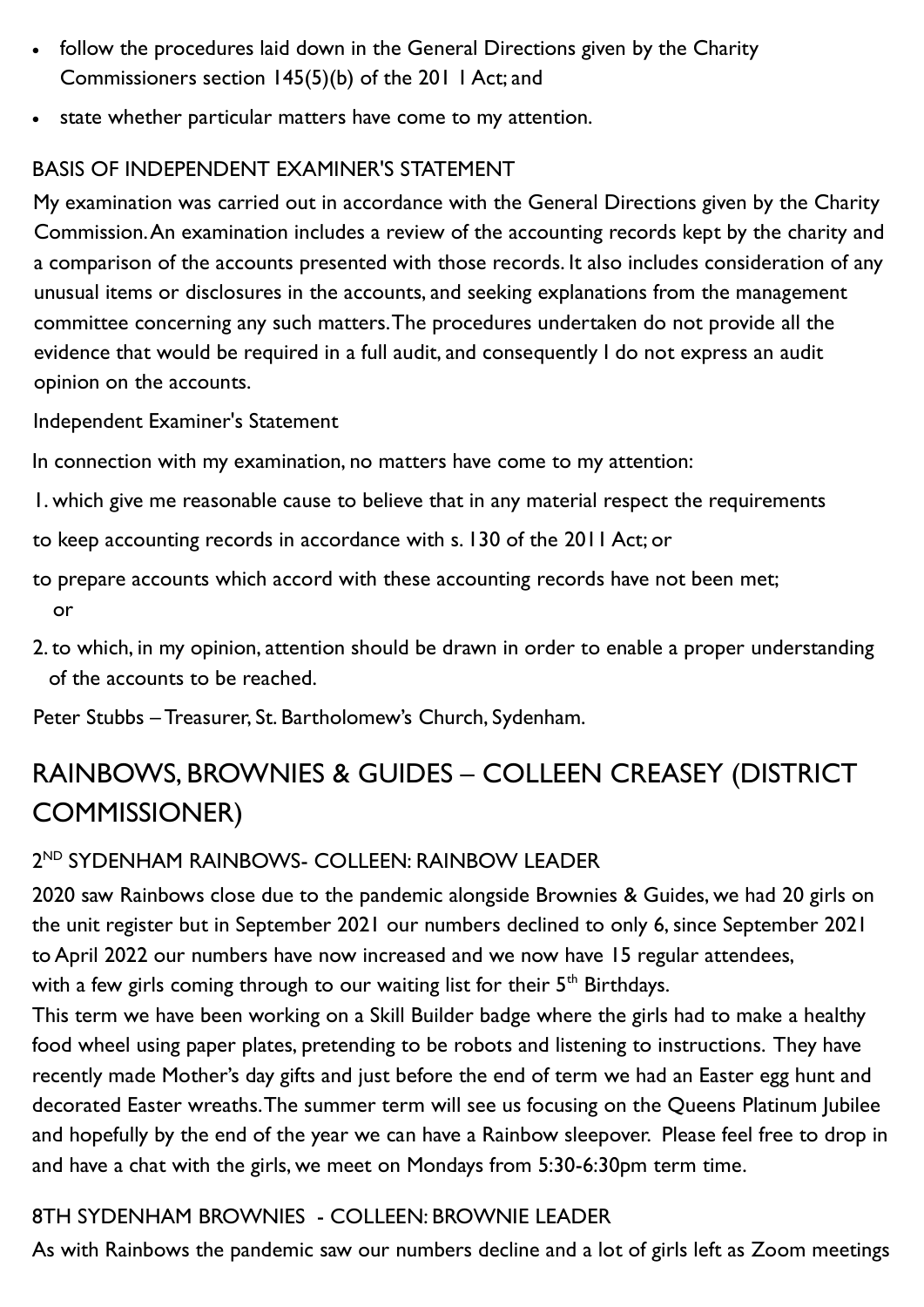were just getting too much for them, our healthy unit of 25 girls dropped to 15, which was a good number considering the events of 2020-2021. Returning in September last year to full time meetings and the girls not having to meet in bubbles our numbers have increased to 25.

In February this year we had our long awaited 3 times postponed Brownie Holiday at the Radcliffe Centre where the girls spent 4 nights/5 days being outdoors in all weather conditions - our theme was Harry Potter. The girls learnt to cook and each six prepared breakfasts, lunches and dinners and helped to keep our venue clean. The girls slept indoors in a heated house with bunk beds. We have now booked our next Holiday at Paxwood in Dartford for May 2023 and all spaces are full already.

The summer term will see us focusing on the Queens Platinum Jubilee, hopefully we will be able to do more outside activities but sometimes we find the open space at the front of the Church a little difficult due to safeguarding and GDPR so we keep this as short as possible. This last term the girls worked on the Skill Builder First Aid badge, where they had to learn to put someone in the recovery position, know what to do if they came across an accident, who to call and how to answer questions from the emergency services. The girls had a great time and all passed their First Aid badge. Please feel free to drop in and have a chat with the girls, we meet on Mondays from 6:30-8pm term time. Leaders usually arrive half hour before.

#### 8 TH SYDENHAM GUIDES – COLLEEN: GUIDE LEADER

Guides are my oldest section that I run, these girls are encouraged to be a lot more independent and work more in patrols and organizing their own weekly meetings. We had 30 girls back in 2020 which is amazing for a Guide unit, but again the pandemic saw our numbers decline to 18 regular girls. When we restarted full time meetings in September 2021 we found the girls who did return had lost their mojo for Guiding, so the Leaders had to think outside the box to get the girls who are 10-15 years to have fun. This proved difficult to start with as all they wanted to do was chat. We thought just having lots of games evenings would help and it really did, then we had half term in October where we took a few girls to an escape room, this really got them engaged and when we returned their zest for Guiding took an all time hit. We did Christmas crafts and collected items for the Christmas appeal for disadvantaged families in Forest Hill & Sydenham. In January 2022 our numbers started to increase and we now have 28 regular attendees. In the winter term the girls worked in patrols for 4 weeks to gain a badge as a patrol, some made pencil cases and learnt how to sew, threading a needle was tireless though (any good suggestions for the future would be welcome), some learnt how to make a tomato pasta bake sauce, others learnt Makaton, while another patrol learnt how to think positively when things don't go to plan. We have booked to go to PGL in October half term this year and this will be our first residential since 2018. The girls are very excited as it's been quite a while, we are hoping to take them camping next year, but due to our beloved Cudham Camp site having been sold we have to find somewhere as nice and not too far travelling as a lot of our girls' parents do not drive. If anyone would like to pop in on a Thursday between 6:30-8:30pm to meet and chat with the girls please do I'm sure they would like to talk about their Guiding adventures.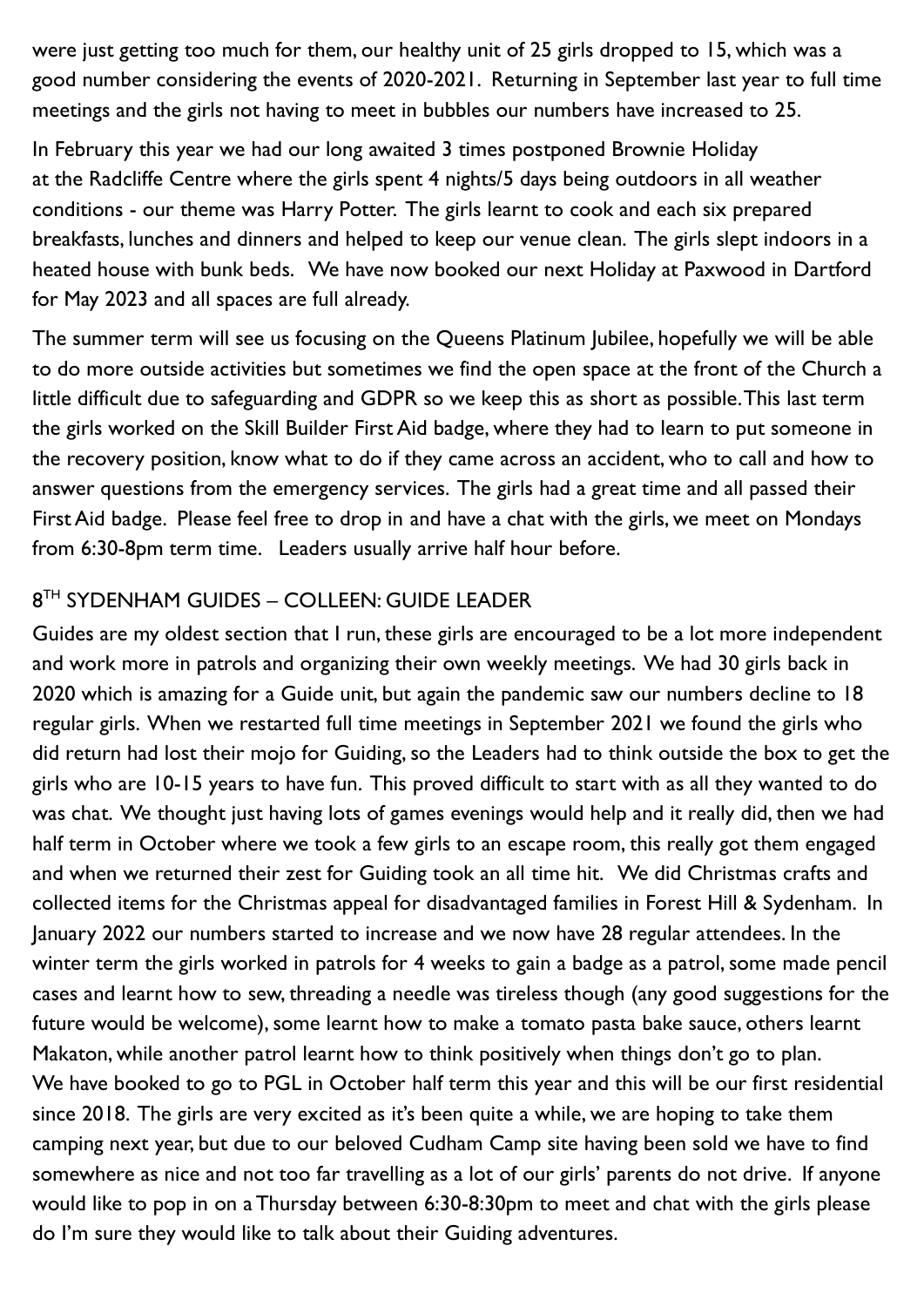## SIMPLE SOLUTIONS – SARAH HUKPORTIKABA & SANDRA **SHOCKNESS**

Simple Solutions Homework Club Ltd. is an afterschool club based in St. Michael & All Angels Church. We offer intensive academic support for your child's homework. Attention is paid to each child's individual needs to ensure they reach their full potential. The children also have the opportunity to participate in structured play and be creative during their free time. Hot meals and drinks are provided.

Simple Solutions are OFSTED registered. Morton Michael Insured and we accept childcare vouchers. The Breakfast Club is open from 7.15 to 8.30 a.m. and the Afterschool Club from 3.00 to 6.00 p.m. Visit our website: simplesolutionhw.com or email: info@simplesolutionhw.com

## SUNDAY SCHOOL – TILIE BENTIL-MENSAH

Sunday School Sessions started again in December 2021 and all the children seem happy to be back learning and spending time in fellowship with each other.

Sunday School sessions are held twice a month - the  $2<sup>nd</sup>$  and  $4<sup>th</sup>$  Sundays of the month. Currently, there are 3 leaders (Kate, Pippa and Tilie) and about 8-10 children attending each session, on average. We also have two young people who are great helpers during the sessions.

Children & Young People's Services: These services, which are held on the  $I<sup>st</sup>$  Sunday of the month, have been growing from strength to strength. This aspect of the ministry was patronised very well during both lockdowns and that has continued. There are 10 Young People on the rota for Co-leading.

Many thanks to all the leaders, helpers and children for all their dedication and support

## ST. MICHAEL'S SCHOOL – BERYL FIELDER

This has been another difficult year as a result of Covid 19. There has been pupil and staff sickness but throughout the year the staff have ensured that the best education possible has been provided to all the children.

The School was delighted to appoint Jacqui Gillespie as Headteacher, following her role as Acting Headteacher and recently we were very pleased to be able to appoint Eunice Asante as Deputy Headteacher, again following her role as Acting Deputy Headteacher. We wish both Jacqui and Eunice every success as they take the School forward.

## SAFEGUARDING - JO MUSUNDI, PARISH SAFEGUARDING OFFICER

We continue to be aware of the importance of Safeguarding within our community and to seek advice where necessary from the current Diocesan Safeguarding Advisor, Pamela Chisholm, and their team. A referral was made to the team, and whilst it is unlikely to result in further action being required, we are grateful for their expertise in dealing with the matter.

Updates are currently being made to 'A Safe Church', the Diocesan Safeguarding manual. The new safer recruitment and people management policy has been published by the National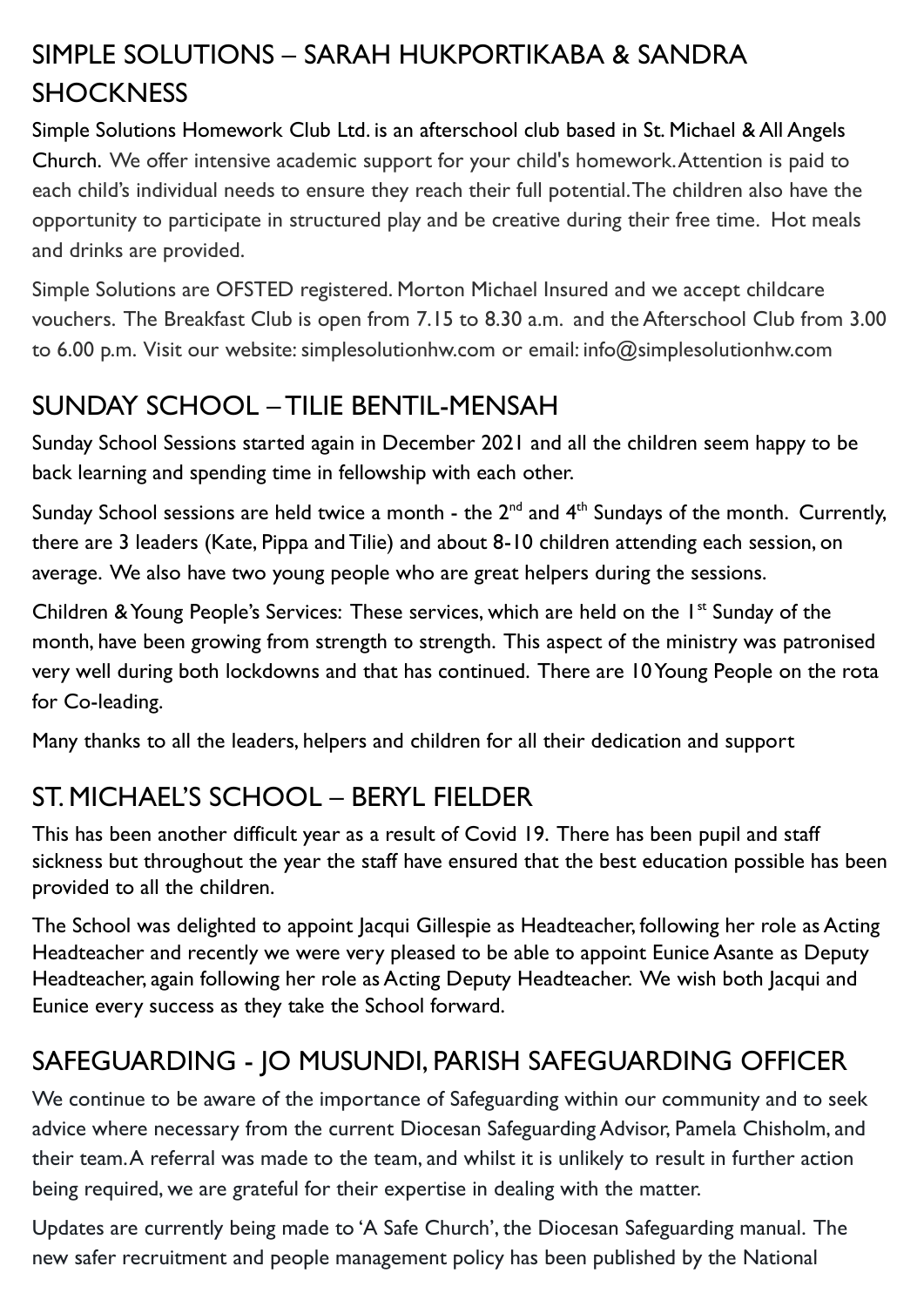Safeguarding Team (NST). This is on the Church of England website and in due course all the policies will be available on this E-manual system. We have been advised to use the NST safer recruitment and people management policy instead of 'A Safe Church' section 5, until such time as the latter has been updated.

Another important change is that from  $4<sup>th</sup>$  January 2022 DBS checks changed from 5 yearly renewal to every 3 years. This applies to:

- all new appointments and
- those whose enhanced DBS is due a recheck from that point onwards should have their DBS recheck carried out and then be put on the new 3 year recheck cycle.

Church Bodies need to assess all other individuals who do not fall into categories a & b above, but whose DBS is more than 3 years old and put a plan in place to ensure that all those individuals have a DBS no older than  $3$  years by  $3<sup>rd</sup>$  January 2024 and after that, ensure they are also on the new 3 year recheck cycle.

This means all Church Bodies have a 2 year period from  $4<sup>th</sup>$  January 2022 to  $3<sup>rd</sup>$  January 2024 to carry out the rechecks needed.

The Safeguarding and Domestic Abuse Policies have been recently reviewed and approved by the PCC.

## ST. MICHAEL & ALL ANGELS P.C.C./D.C.C. MEMBERS 2021/2022

| Vicar:         | Revd. Ifeanyi Chukuka                                                                                                                                                                                                                           |
|----------------|-------------------------------------------------------------------------------------------------------------------------------------------------------------------------------------------------------------------------------------------------|
|                | Church Wardens: Mrs. Maureen Lawrence, Mrs. Sandra Jempson                                                                                                                                                                                      |
| Treasurer:     | Mrs. Sybil Carey                                                                                                                                                                                                                                |
| Deanery Synod: | Mrs. Maureen Laurence, Ms. Yemi Akinsamni                                                                                                                                                                                                       |
| DCC Secretary: | Mrs. Brenda Ayling                                                                                                                                                                                                                              |
| D.C.C.         | Revd. Ifeanyi Chukuka, Mrs. Beryl Fielder, Mrs. Joanne Musundi,<br>Mrs. Maureen Lawrence, Mrs. Sandra Jempson, Dr. Victor Ayeni,<br>Mrs. Tilie Bentil- Mensah, Mrs. Sybil Carey, Mrs. Donna Wilson,<br>Mrs. Yemi Akinsamni, Mrs. Brenda Ayling. |

## ELECTORAL ROLL – BRENDA AYLING

Membership of the revised Church Electoral Roll stands at 52 with about 15 children attending. Attendance has been gradually increasing after the Covid pandemic. We have many members on our Worship/Social Register. Anyone wanting to be included on the Electoral Roll should contact the Church Wardens or Brenda Ayling for a form.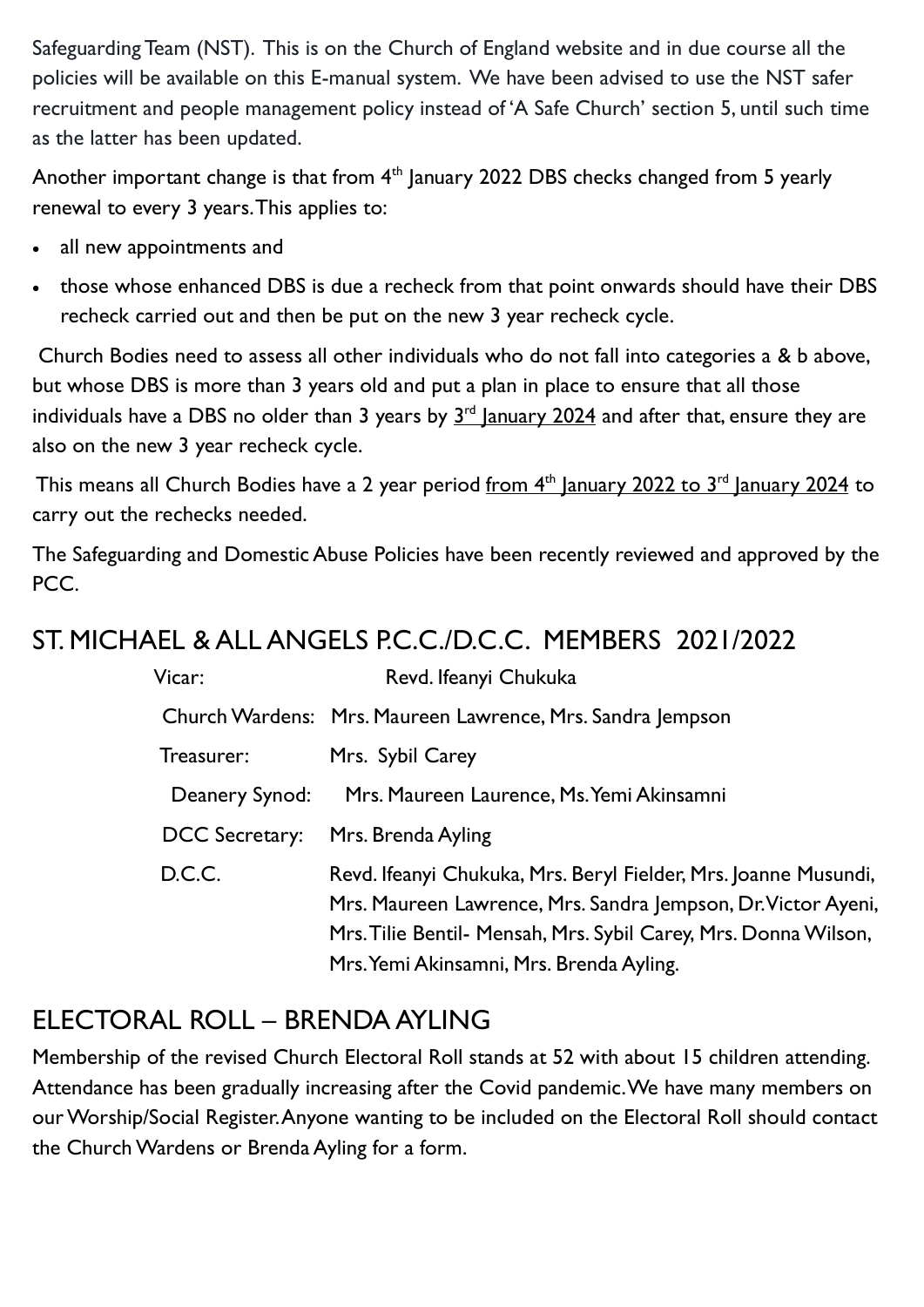## ST. MICHAEL'S CHURCH MUMS & TODDLERS GROUP – SHELBY BEATON

Firstly, on behalf of the children and carers who attend the group, we would like to say a big thank you to the Church for allowing us to hold our group in your hall.

2020 onwards has been a very difficult time for parents, carers and children due to the ongoing pandemic. Many playgroups, classes and clubs closed temporarily or permanently during the first lockdown, resulting in a lack of safe places for children and their families to socialise and support each other. In May 2021, when we felt it was safe, we as a group of local childminders decided that we would like to reopen the St. Michael's Mums & Toddlers playgroup and were thrilled when the church agreed to allow us to begin to use the venue again. In July we began using the Hall - it is a perfect area.

We initially opened once a week and have now extended this to three sessions: Monday to Wednesday, offering a range of toys and activities along with singing and story times. We have a maximum capacity of 30 children and attendance ranges from 12 children per session to 30!

It has been a popular addition to weekly activities on offer in Sydenham. We have been able to completely re stock the toys and equipment and are able to financially donate money on a half termly basis to the church which we hope shows our gratitude.

We have also contributed to the harvest collection and Christmas appeals in Church. Recently we have used money raised through fees to support the Ukrainian Appeal. We hope to be able to continue to support our local and international communities in times of need.

Thank you again for allowing us to have the opportunity to support the local community.

Lizzie, Shelby and Lisa